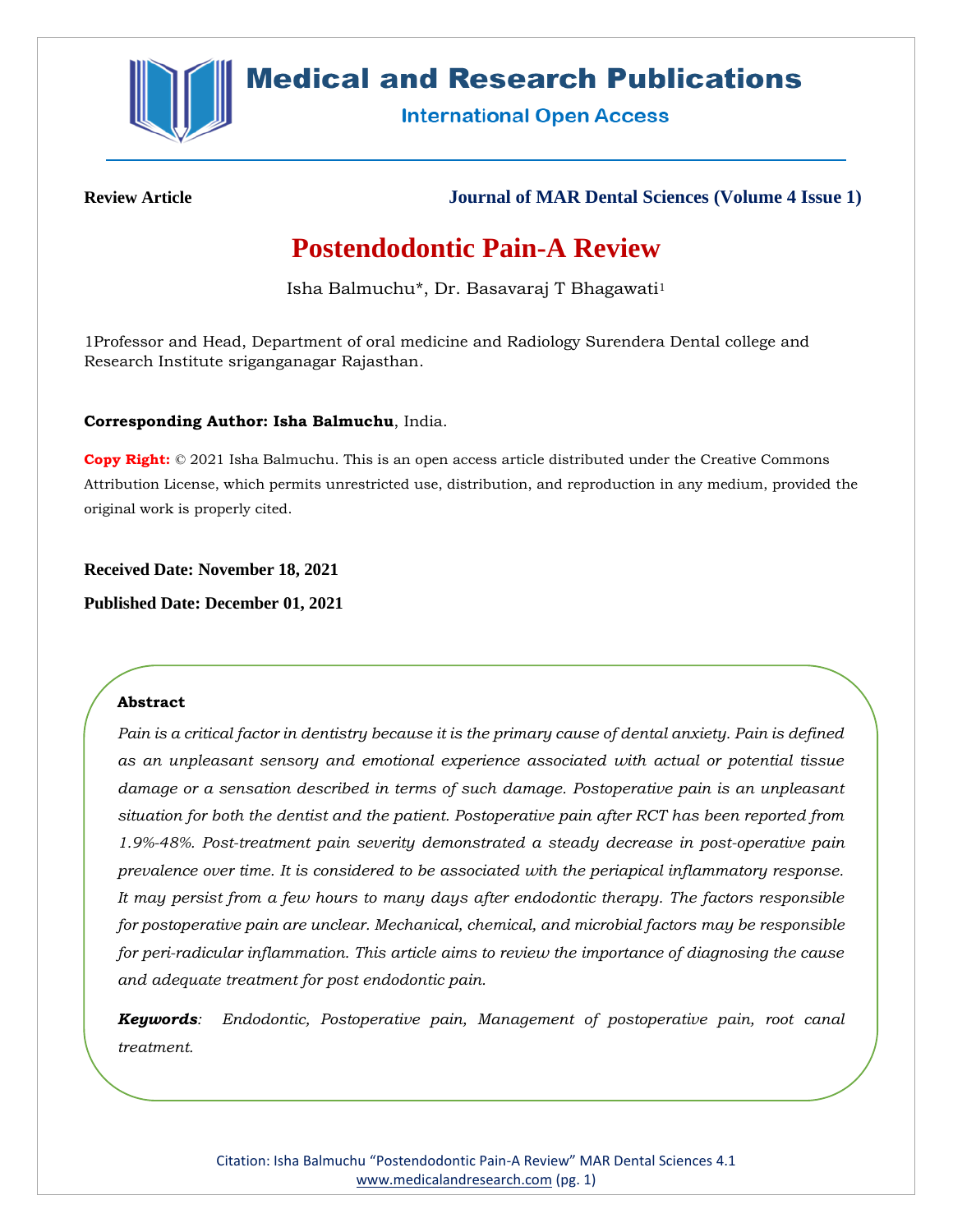## **Introduction**

Pain after endodontic treatment is one of the most commonly seen complications of endodontic treatment. It can be caused due to many pre-operative factors like acute exacerbation of chronic lesion, non-vital tooth, previously opened canal, an extension of either the filling material or instrument beyond the apex of the tooth and any leakage in temporary or permanent filling done after endodontic treatment.

Various factors responsible for post endodontic pain are the position of the apical foramen, pulp tissue between two canals which cannot be easily instrumented without proper care, presence of accessory fourth canal in case of maxillary first molars which may be left out without instrumentation, inaccurate determination of working length can lead to over instrumentation, extrusion of root canal debris beyond the apex during instrumentation, irrigants used like sodium hypochlorite and hydrogen peroxide may cause periapical discomfort, an obturating technique like lateral condensation causes immediate postoperative pain than single cone obturation technique.

It is a common belief that root canal treatment is the most painful type of dental treatment, and fear of postoperative pain affects many patients. Therefore, accurate knowledge regarding pain after root canal treatment and related factors will enable clinicians to predict and effectively manage postoperative pain. Furthermore, knowledge regarding the prevalence, severity, and management of postoperative pain after nonsurgical root canal treatment will reduce the occurrence of tooth removal and enable evidence-based guidelines for general practitioners to manage postoperative pain. Although root canal treatment alleviates long-term pain, postoperative pain immediately following root canal treatment is commonly reported. Therefore, effective prevention and management of such pain are essential to improve patient outcomes.

#### **Pain**

Pain is conceptualized as a psychobiological phenomenon with two components. Pain perception and reaction are affected by anesthesia. These emotional states vary from patient to patient, and sometimes disturbances exaggerate the perception of pain **(**1**)**. International Association for the Study of Pain defined pain as "an unpleasant sensory and emotional experience associated with actual or potential tissue damage or described in terms of such damage **(**2**)**.

#### **Postoperative pain in endodontics**

Postoperative pain is multifactorial and observed as a result of acute periapical inflammation in response to chemical, mechanical, and/or microbial damage of the periapical area during the endodontic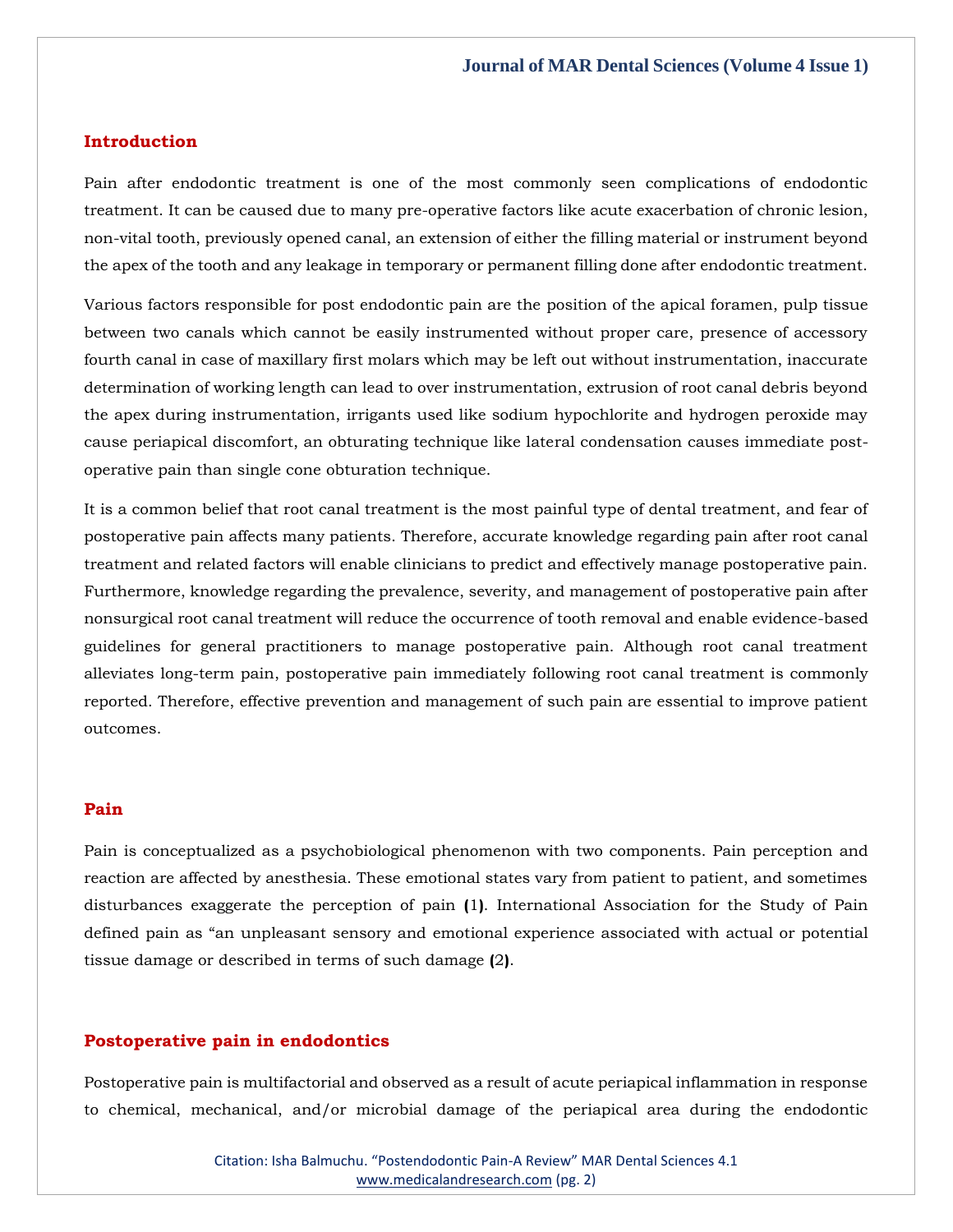treatment **(**3**)**. Several factors such as the operator who performs the management, gender, systemic health condition, pulpal and periapical status, preoperative pain, instruments for using preparation, apical patency, irrigation, and obturation technique may affect postoperative pain**(**4-5**)**. According to the literature, many studies investigated the influence of different procedural or patient-dependent factors during endodontic treatment on the occurrence and intensity of postoperative pain. It is concluded that the presence of preoperative pain is the variable that most influences the prevalence of postoperative pain(6). Also, in most of the studies evaluating postoperative pain after endodontic treatment, women experience pain more than men **(**6-7**).**

Endodontic treatment can be performed using hand instruments, engine-driven nickel-titanium instruments such as in continuous rotary, reciprocating, or combined movement called adaptive motion. Many studies suggested that the instrumentation technique may affect the PP. The crown-down technique with multiple rotary systems reduces PP compared with manual instrumentation and reciprocation systems. Adaptive motion is also associated with less PP than reciprocating movement **(**8**)**. However, studies suggested that when evaluating patients experiencing pain after endodontic treatment, there was no difference between adaptive and rotary motion **(**8-9**)**.

There is a preparation technique called apical patency in which the apical region of the root canal is maintained as free of tissue remnants and debris by insertion of an undersized K file 1mm longer than the working length, without impairing apical constriction. Studies presented that there is no relationship between apical patency and PP **(**10**)**. Although foraminal enlargement is recommended to contribute to the healing mechanism of an infected tooth, studies reported that foraminal enlargement causes greater PP. In addition to mechanical preparation, irrigation procedures are essential for the success of root canal treatment. There are various irrigation solutions used for different purposes during management. According to a study by Fedorowicz, et al.,**(**11**)** irrigation solutions did not influence postoperative pain after root canal treatment. However, a study evaluating the concentrations of sodium hypochlorite on PP suggested that the higher concentration of the solution caused more PP. When the different irrigation activation techniques are evaluated, they have similar effects on PP after the treatment of patients with symptomatic irreversible pulpitis with rotary instruments. It was reported that using 2,5°C cold saline as the final irrigation solution reduces postoperative pain **(**12**)**.

Another factor that is thought to affect postoperative pain and many studies have been conducted on this subject is the number of visits. However, the vast majority of studies concluded that the number of visits had no significant effect on PP after primer endodontic treatment. Besides, when the PP was evaluated after retreatment cases, single-visit endodontic retreatment presented fewer incidences in comparison with 2-visit retreatment **(**13**)**.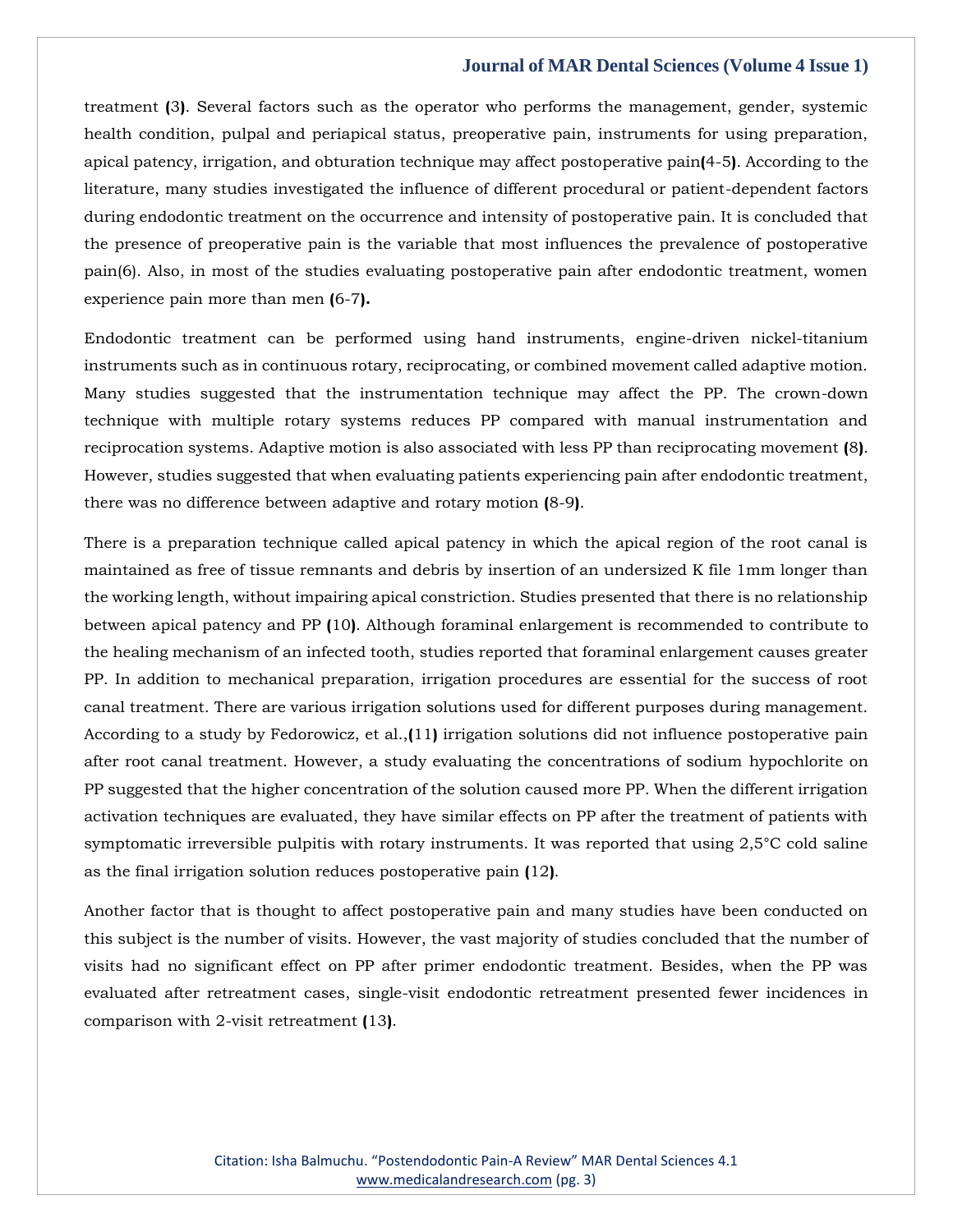#### **Measuring postoperative pain**

Pain is a subjective phenomenon, that determining and standardizing objectively can be difficult by forming a group at the studies **(**14**)**. Various scales were considered to be adequate and reliable. Lickerttype scales like Visual Analogue Scale (VAS) or the four‐point pain scale are the most frequently used measuring tools to determine the intensity of postoperative dental pain for patients **(**15-16**).** For pediatric pain assessment, Wong-Baker Faces Pain Rating Scale (WBS) or Faces Pain Scale (FPS) may be more suitable because of contain schematized options of mood **(**17-18**)**. Additionally, the Verbal Descriptor Scale (VDS), Numeric Rating Scale (NRS), the Present Pain Intensity Scale (PPI) are also used for measuring pain **(**19-20**).**

**Visual analogue scale:** It contains a line from 1 to 100, from no pain to worst possible pain. The intensity of post endodontic pain ranges from 5 to 44 points.

**Facial Grimace scale:** Face 0, very happy (no pain); Face 1, hurts just a little bit; Face 2, hurts a little more; Face 3, hurts even more; Face 4, hurts a whole lot; Face 5, hurts as much as you can imagine.

Generally, the intensity of pain can be measured accurately when more than 1 scale is used.

## **Management of postoperative endodontic pain**

**Non-pharmacologic strategies:** Anxiety stimulates the patient's nociceptors, causing genomic changes and this negatively affects the healing mechanism. Therefore, informing the patient correctly may reduce postoperative pain. It was reported that as a result of reducing anxiety by informing the patients about the treatment outcomes, the patients have a more comfortable postoperative period. Rosenberg, et al.**(**21**)** reported that if the tooth has pain upon bitting before treatment, postoperative pain can be reduced by occlusal reduction. However, there is no agreement on the benefits of occlusal reduction to prevent or reduce PP in the literature. According to a comprehensive review of occlusal reduction, it was concluded that there was not much effect for the first 24 hours to reduce PP, but the effect was observed in a 6 days follow-up.

**Pharmacologic strategies:** After the block injection of the long-acting local anesthetic such as bupivacaine etc., drowsiness was achieved for 8-10 hours and postoperative pain decreased. Furthermore, although this issue is controversial, it has been claimed that pre-procedural steroid injection reduces postoperative pain **(**22**)**. Non-narcotic analgesics such as nonsteroidal antiinflammatory drugs (NSAIDs) and acetaminophen have effectively been used for the management of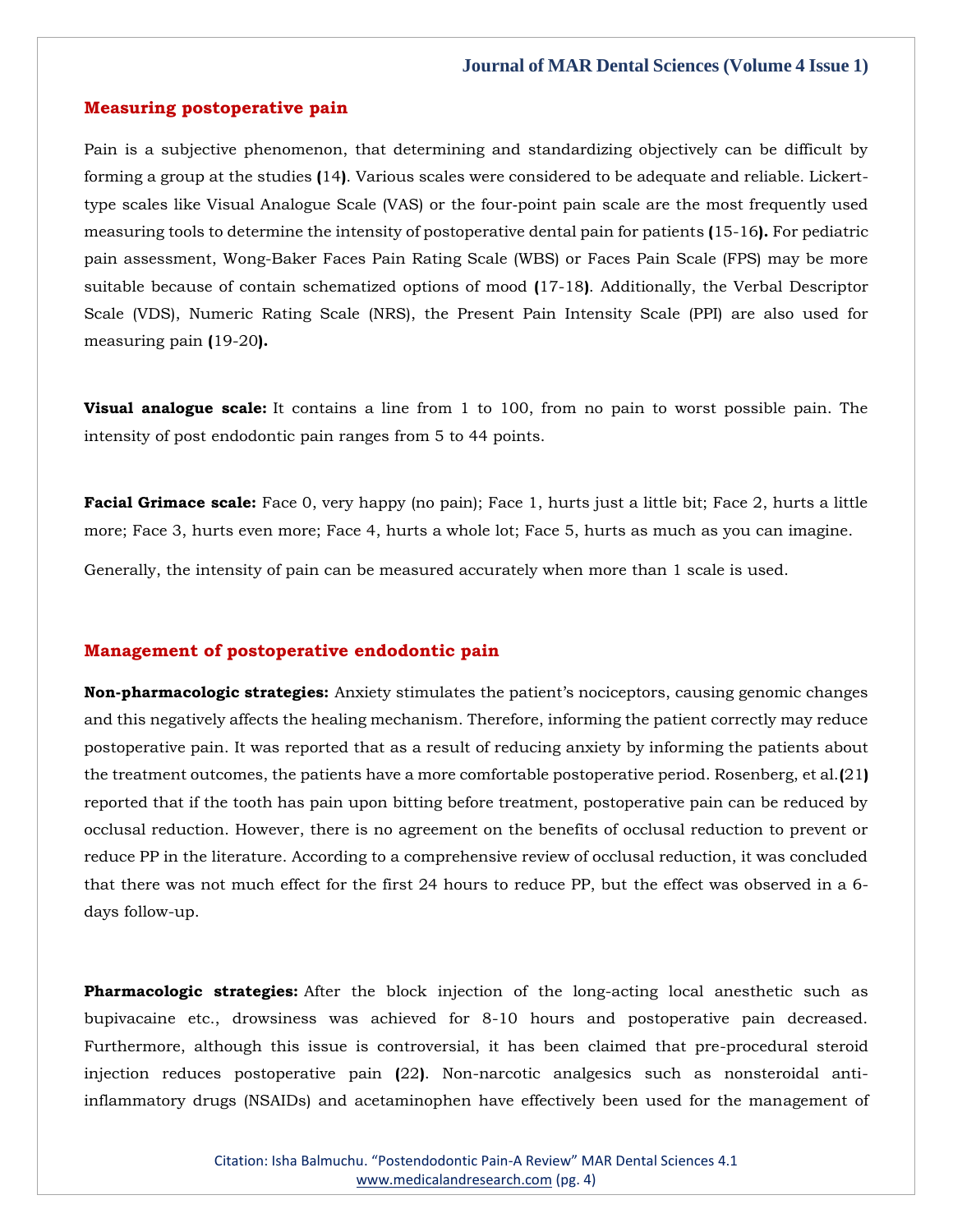patients with endodontic pain **(**23**)**. It was reported that a combination of ibuprofen (NSAIDs) 600mg and acetaminophen 1000mg is more effective than placebo and ibuprofen alone **(**24-25**)**. Besides, preoperative NSAIDs use is also effective on PP.

#### **Conclusions**

Pain after root canal treatment typically ranges from mild to moderate and can occur even after optimally performed root canal treatments. Recent advances in endodontics have reduced the incidence of pain after root canal treatment and improved patient satisfaction regarding postoperative pain. The effective management of postoperative pain is often considered an indicator of clinical excellence. However, further research is required to understand the physiology of pain and the mechanisms of relief associated with drugs and therapy.

#### **References**

1. [Bender IB \(2000\) "Pulpal pain diagnosis](https://www.google.com/search?q=Pulpal+pain+diagnosis--a+review&sxsrf=AOaemvJRBWFDcae9Wbn621k_CmIFsLdJMw%3A1637581709929&ei=jYObYeOIOJ-L4-EPhtiKwAw&ved=0ahUKEwijg_Gg86v0AhWfxTgGHQasAsgQ4dUDCA4&uact=5&oq=Pulpal+pain+diagnosis--a+review&gs_lcp=Cgdnd3Mtd2l6EAMyBggAEBYQHjoHCCMQ6gIQJ0oECEEYAFC2Bli2BmCAC2gBcAB4AIABvQGIAb0BkgEDMC4xmAEAoAEBoAECsAEKwAEB&sclient=gws-wiz)--a review". J Endod 26(3): 175-179.

2. International Association for the Study of Pain-IASP Terminology, Pain Terms.

3. Genet JM, Hart AA, Wess[elink PR, Thoden van Velzen SK \(1987\) "Preoperative and operative factors](https://www.google.com/search?q=Preoperative+and+operative+factors+associated+with+pain+after+the+first+endodontic+visit&sxsrf=AOaemvKldqdaKrcLDBsTenQB3XHf5_p-lQ%3A1637592606086&ei=Hq6bYbPIBNfcz7sPmvSI0AE&ved=0ahUKEwizz8nsm6z0AhVX7nMBHRo6AhoQ4dUDCA4&uact=5&oq=Preoperative+and+operative+factors+associated+with+pain+after+the+first+endodontic+visit&gs_lcp=Cgdnd3Mtd2l6EAMyBAgAEB46BwgjEOoCECdKBAhBGABQ_QVY_QVg5QloAXACeACAAbUBiAG1AZIBAzAuMZgBAKABAaABArABCsABAQ&sclient=gws-wiz)  [associated with pain after the first endodontic visit". Int Endod J 20: 53](https://www.google.com/search?q=Preoperative+and+operative+factors+associated+with+pain+after+the+first+endodontic+visit&sxsrf=AOaemvKldqdaKrcLDBsTenQB3XHf5_p-lQ%3A1637592606086&ei=Hq6bYbPIBNfcz7sPmvSI0AE&ved=0ahUKEwizz8nsm6z0AhVX7nMBHRo6AhoQ4dUDCA4&uact=5&oq=Preoperative+and+operative+factors+associated+with+pain+after+the+first+endodontic+visit&gs_lcp=Cgdnd3Mtd2l6EAMyBAgAEB46BwgjEOoCECdKBAhBGABQ_QVY_QVg5QloAXACeACAAbUBiAG1AZIBAzAuMZgBAKABAaABArABCsABAQ&sclient=gws-wiz)-64.

4. [Sun C, Sun J, Tan M, Hu B, Gao X, et al. \(2018\) "Pain after root canal treatment with different](https://www.google.com/search?q=Pain+after+root+canal+treatment+with+different+instruments%3A+A+systematic+review+and+meta-analysis&sxsrf=AOaemvIP170Lu_FOyHfbKGIQln3SEVG_IA%3A1637592632955&ei=OK6bYdjLOafhz7sPjIizuAs&ved=0ahUKEwjYx7H5m6z0AhWn8HMBHQzEDLcQ4dUDCA4&uact=5&oq=Pain+after+root+canal+treatment+with+different+instruments%3A+A+systematic+review+and+meta-analysis&gs_lcp=Cgdnd3Mtd2l6EAM6BwgjEOoCECdKBAhBGABQ7AVY7AVgiAloAXAAeACAAYUCiAGFApIBAzItMZgBAKABAaABArABCsABAQ&sclient=gws-wiz)  [instruments: A systematic review and meta-](https://www.google.com/search?q=Pain+after+root+canal+treatment+with+different+instruments%3A+A+systematic+review+and+meta-analysis&sxsrf=AOaemvIP170Lu_FOyHfbKGIQln3SEVG_IA%3A1637592632955&ei=OK6bYdjLOafhz7sPjIizuAs&ved=0ahUKEwjYx7H5m6z0AhWn8HMBHQzEDLcQ4dUDCA4&uact=5&oq=Pain+after+root+canal+treatment+with+different+instruments%3A+A+systematic+review+and+meta-analysis&gs_lcp=Cgdnd3Mtd2l6EAM6BwgjEOoCECdKBAhBGABQ7AVY7AVgiAloAXAAeACAAYUCiAGFApIBAzItMZgBAKABAaABArABCsABAQ&sclient=gws-wiz)analysis". Oral Dis 24(6): 908-919.

5. [Nagendrababu V, Gutmann JL \(2017\) "Factors ass](https://www.google.com/search?q=Factors+associated+with+postobturation+pain+following+single-visit+nonsurgical+root+canal+treatment%3A+A+systematic+review&sxsrf=AOaemvJaBqD6lIWeQQlh1Mj9Cs_V0lhNVg%3A1637592651331&ei=S66bYYLKE6XCz7sP-pqm0Ac&ved=0ahUKEwjCm5OCnKz0AhUl4XMBHXqNCXoQ4dUDCA4&uact=5&oq=Factors+associated+with+postobturation+pain+following+single-visit+nonsurgical+root+canal+treatment%3A+A+systematic+review&gs_lcp=Cgdnd3Mtd2l6EAMyBwgjEOoCECcyBwgjEOoCECcyBwgjEOoCECcyBwgjEOoCECcyBwgjEOoCECcyBwgjEOoCECcyBwgjEOoCECcyBwgjEOoCECcyBwgjEOoCECcyBwgjEOoCECdKBAhBGABQpwNYpwNgswVoAXAAeACAAQCIAQCSAQCYAQCgAQGgAQKwAQrAAQE&sclient=gws-wiz)ociated with postobturation pain following single[visit nonsurgical root canal treatment: A systematic review". Quintessence Int 48\(3\): 193](https://www.google.com/search?q=Factors+associated+with+postobturation+pain+following+single-visit+nonsurgical+root+canal+treatment%3A+A+systematic+review&sxsrf=AOaemvJaBqD6lIWeQQlh1Mj9Cs_V0lhNVg%3A1637592651331&ei=S66bYYLKE6XCz7sP-pqm0Ac&ved=0ahUKEwjCm5OCnKz0AhUl4XMBHXqNCXoQ4dUDCA4&uact=5&oq=Factors+associated+with+postobturation+pain+following+single-visit+nonsurgical+root+canal+treatment%3A+A+systematic+review&gs_lcp=Cgdnd3Mtd2l6EAMyBwgjEOoCECcyBwgjEOoCECcyBwgjEOoCECcyBwgjEOoCECcyBwgjEOoCECcyBwgjEOoCECcyBwgjEOoCECcyBwgjEOoCECcyBwgjEOoCECcyBwgjEOoCECdKBAhBGABQpwNYpwNgswVoAXAAeACAAQCIAQCSAQCYAQCgAQGgAQKwAQrAAQE&sclient=gws-wiz)-208.

6. [Alí A, Olivieri JG, Duran Sindreu F, Francesc Abella, Miguel Roig, et al. \(2016\) "Influence of](https://www.google.com/search?q=%E2%80%9CInfluence+of+preoperative+pain+intensity+on+postoperative+pain+after+root+canal+treatment%3A+A+prospective+clinical+study&sxsrf=AOaemvJPYRsYX5hGJhw6K5ixc_DxOlF8Qg%3A1637592667350&ei=W66bYZLvFMLaz7sPw8SjwA4&ved=0ahUKEwjSiOWJnKz0AhVC7XMBHUPiCOgQ4dUDCA4&uact=5&oq=%E2%80%9CInfluence+of+preoperative+pain+intensity+on+postoperative+pain+after+root+canal+treatment%3A+A+prospective+clinical+study&gs_lcp=Cgdnd3Mtd2l6EAMyBwgjEOoCECcyBwgjEOoCECcyBwgjEOoCECcyBwgjEOoCECcyBwgjEOoCECcyBwgjEOoCECcyBwgjEOoCECcyBwgjEOoCECcyBwgjEOoCECcyBwgjEOoCECdKBAhBGABQ0wVY0wVgmwloAXAAeACAAQCIAQCSAQCYAQCgAQGgAQKwAQrAAQE&sclient=gws-wiz)  [preoperative pain intensity on postoperative pain after root canal treatment: A prospective clinical](https://www.google.com/search?q=%E2%80%9CInfluence+of+preoperative+pain+intensity+on+postoperative+pain+after+root+canal+treatment%3A+A+prospective+clinical+study&sxsrf=AOaemvJPYRsYX5hGJhw6K5ixc_DxOlF8Qg%3A1637592667350&ei=W66bYZLvFMLaz7sPw8SjwA4&ved=0ahUKEwjSiOWJnKz0AhVC7XMBHUPiCOgQ4dUDCA4&uact=5&oq=%E2%80%9CInfluence+of+preoperative+pain+intensity+on+postoperative+pain+after+root+canal+treatment%3A+A+prospective+clinical+study&gs_lcp=Cgdnd3Mtd2l6EAMyBwgjEOoCECcyBwgjEOoCECcyBwgjEOoCECcyBwgjEOoCECcyBwgjEOoCECcyBwgjEOoCECcyBwgjEOoCECcyBwgjEOoCECcyBwgjEOoCECcyBwgjEOoCECdKBAhBGABQ0wVY0wVgmwloAXAAeACAAQCIAQCSAQCYAQCgAQGgAQKwAQrAAQE&sclient=gws-wiz)  study". J De[nt 45: 39-42.](https://www.google.com/search?q=%E2%80%9CInfluence+of+preoperative+pain+intensity+on+postoperative+pain+after+root+canal+treatment%3A+A+prospective+clinical+study&sxsrf=AOaemvJPYRsYX5hGJhw6K5ixc_DxOlF8Qg%3A1637592667350&ei=W66bYZLvFMLaz7sPw8SjwA4&ved=0ahUKEwjSiOWJnKz0AhVC7XMBHUPiCOgQ4dUDCA4&uact=5&oq=%E2%80%9CInfluence+of+preoperative+pain+intensity+on+postoperative+pain+after+root+canal+treatment%3A+A+prospective+clinical+study&gs_lcp=Cgdnd3Mtd2l6EAMyBwgjEOoCECcyBwgjEOoCECcyBwgjEOoCECcyBwgjEOoCECcyBwgjEOoCECcyBwgjEOoCECcyBwgjEOoCECcyBwgjEOoCECcyBwgjEOoCECcyBwgjEOoCECdKBAhBGABQ0wVY0wVgmwloAXAAeACAAQCIAQCSAQCYAQCgAQGgAQKwAQrAAQE&sclient=gws-wiz)

7. Garcia Font [M, Durán Sindreu F, Morelló S, S Irazusta, F Abella, et al. \(2018\) "Postoperative pain](https://www.google.com/search?q=Postoperative+pain+after+removal+of+gutta-percha+from+root+canals+in+endodontic+retreatment+using+rotary+or+reciprocating+instruments%3A+a+prospective+clinical+study&sxsrf=AOaemvJkradalJ70qjgcn2LbvdkbGgWv_Q%3A1637592691000&ei=cq6bYdjDPIHaz7sPm66GsA0&ved=0ahUKEwjYxIiVnKz0AhUB7XMBHRuXAdYQ4dUDCA4&uact=5&oq=Postoperative+pain+after+removal+of+gutta-percha+from+root+canals+in+endodontic+retreatment+using+rotary+or+reciprocating+instruments%3A+a+prospective+clinical+study&gs_lcp=Cgdnd3Mtd2l6EAMyBwgjEOoCECcyBwgjEOoCECcyBwgjEOoCECcyBwgjEOoCECcyBwgjEOoCECcyBwgjEOoCECcyBwgjEOoCECcyBwgjEOoCECcyBwgjEOoCECcyBwgjEOoCECdKBAhBGABQpQNYpQNg0QVoAXAAeACAAQCIAQCSAQCYAQCgAQGgAQKwAQrAAQE&sclient=gws-wiz)  [after removal of gutta-percha from root canals in endodontic retreatment using rotary or reciprocating](https://www.google.com/search?q=Postoperative+pain+after+removal+of+gutta-percha+from+root+canals+in+endodontic+retreatment+using+rotary+or+reciprocating+instruments%3A+a+prospective+clinical+study&sxsrf=AOaemvJkradalJ70qjgcn2LbvdkbGgWv_Q%3A1637592691000&ei=cq6bYdjDPIHaz7sPm66GsA0&ved=0ahUKEwjYxIiVnKz0AhUB7XMBHRuXAdYQ4dUDCA4&uact=5&oq=Postoperative+pain+after+removal+of+gutta-percha+from+root+canals+in+endodontic+retreatment+using+rotary+or+reciprocating+instruments%3A+a+prospective+clinical+study&gs_lcp=Cgdnd3Mtd2l6EAMyBwgjEOoCECcyBwgjEOoCECcyBwgjEOoCECcyBwgjEOoCECcyBwgjEOoCECcyBwgjEOoCECcyBwgjEOoCECcyBwgjEOoCECcyBwgjEOoCECcyBwgjEOoCECdKBAhBGABQpQNYpQNg0QVoAXAAeACAAQCIAQCSAQCYAQCgAQGgAQKwAQrAAQE&sclient=gws-wiz)  [instruments: a prospective clinical study". Clin Oral Investig 22\(](https://www.google.com/search?q=Postoperative+pain+after+removal+of+gutta-percha+from+root+canals+in+endodontic+retreatment+using+rotary+or+reciprocating+instruments%3A+a+prospective+clinical+study&sxsrf=AOaemvJkradalJ70qjgcn2LbvdkbGgWv_Q%3A1637592691000&ei=cq6bYdjDPIHaz7sPm66GsA0&ved=0ahUKEwjYxIiVnKz0AhUB7XMBHRuXAdYQ4dUDCA4&uact=5&oq=Postoperative+pain+after+removal+of+gutta-percha+from+root+canals+in+endodontic+retreatment+using+rotary+or+reciprocating+instruments%3A+a+prospective+clinical+study&gs_lcp=Cgdnd3Mtd2l6EAMyBwgjEOoCECcyBwgjEOoCECcyBwgjEOoCECcyBwgjEOoCECcyBwgjEOoCECcyBwgjEOoCECcyBwgjEOoCECcyBwgjEOoCECcyBwgjEOoCECcyBwgjEOoCECdKBAhBGABQpQNYpQNg0QVoAXAAeACAAQCIAQCSAQCYAQCgAQGgAQKwAQrAAQE&sclient=gws-wiz)7): 2623-2631.

8. [Gambarini G, Testarelli L, De Luca M, Valerio Milana, Gianluca Plotino, et al. \(2013\) "The i](https://www.google.com/search?q=The+influence+of+three+different+instrumentation+techniques+on+the+incidence+of+postoperative+pain+after+endodontic+treatment&sxsrf=AOaemvIK82Hu242gk45V0sWXxe5MPuf2ZA%3A1637592708713&ei=hK6bYbT3Ksjez7sPm7ixEA&ved=0ahUKEwi0ycGdnKz0AhVI73MBHRtcDAIQ4dUDCA4&uact=5&oq=The+influence+of+three+different+instrumentation+techniques+on+the+incidence+of+postoperative+pain+after+endodontic+treatment&gs_lcp=Cgdnd3Mtd2l6EAMyBwgjEOoCECcyBwgjEOoCECcyBwgjEOoCECcyBwgjEOoCECcyBwgjEOoCECcyBwgjEOoCECcyBwgjEOoCECcyBwgjEOoCECcyBwgjEOoCECcyBwgjEOoCECdKBAhBGABQ5AlY5Alg9AxoAXAAeACAAQCIAQCSAQCYAQCgAQGgAQKwAQrAAQE&sclient=gws-wiz)nfluence [of three different instrumentation techniques on the incidence of postoperative pain after endodontic](https://www.google.com/search?q=The+influence+of+three+different+instrumentation+techniques+on+the+incidence+of+postoperative+pain+after+endodontic+treatment&sxsrf=AOaemvIK82Hu242gk45V0sWXxe5MPuf2ZA%3A1637592708713&ei=hK6bYbT3Ksjez7sPm7ixEA&ved=0ahUKEwi0ycGdnKz0AhVI73MBHRtcDAIQ4dUDCA4&uact=5&oq=The+influence+of+three+different+instrumentation+techniques+on+the+incidence+of+postoperative+pain+after+endodontic+treatment&gs_lcp=Cgdnd3Mtd2l6EAMyBwgjEOoCECcyBwgjEOoCECcyBwgjEOoCECcyBwgjEOoCECcyBwgjEOoCECcyBwgjEOoCECcyBwgjEOoCECcyBwgjEOoCECcyBwgjEOoCECcyBwgjEOoCECdKBAhBGABQ5AlY5Alg9AxoAXAAeACAAQCIAQCSAQCYAQCgAQGgAQKwAQrAAQE&sclient=gws-wiz)  [treatment". Ann Stomatol \(Roma\) 4\(1\): 152](https://www.google.com/search?q=The+influence+of+three+different+instrumentation+techniques+on+the+incidence+of+postoperative+pain+after+endodontic+treatment&sxsrf=AOaemvIK82Hu242gk45V0sWXxe5MPuf2ZA%3A1637592708713&ei=hK6bYbT3Ksjez7sPm7ixEA&ved=0ahUKEwi0ycGdnKz0AhVI73MBHRtcDAIQ4dUDCA4&uact=5&oq=The+influence+of+three+different+instrumentation+techniques+on+the+incidence+of+postoperative+pain+after+endodontic+treatment&gs_lcp=Cgdnd3Mtd2l6EAMyBwgjEOoCECcyBwgjEOoCECcyBwgjEOoCECcyBwgjEOoCECcyBwgjEOoCECcyBwgjEOoCECcyBwgjEOoCECcyBwgjEOoCECcyBwgjEOoCECcyBwgjEOoCECdKBAhBGABQ5AlY5Alg9AxoAXAAeACAAQCIAQCSAQCYAQCgAQGgAQKwAQrAAQE&sclient=gws-wiz)-155.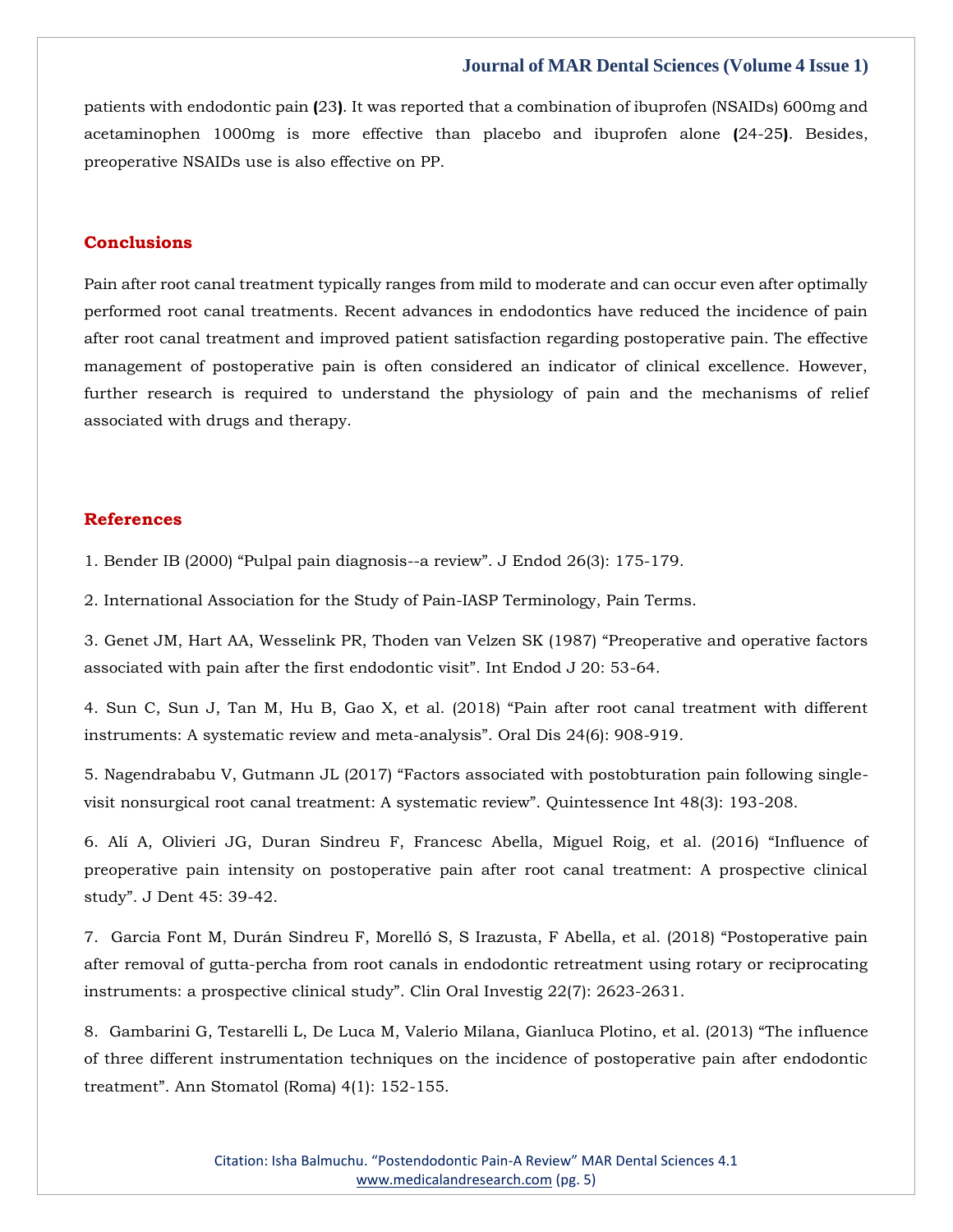9. [Özdemir O, Koçak MM, Koçak S, Sağlam BC \(2019\) "Evaluation of Postoperative Pain After Using](https://www.google.com/search?q=Evaluation+of+Postoperative+Pain+After+Using+Different+File+Systems%3A+A+Randomized+Clinical+Study&sxsrf=AOaemvKx8fj2wY8wyTKZv2kZ2IXwf5_V9w%3A1637592735030&ei=n66bYZSfAeHXz7sP_sG9-AE&ved=0ahUKEwjU6oeqnKz0AhXh63MBHf5gDx8Q4dUDCA4&uact=5&oq=Evaluation+of+Postoperative+Pain+After+Using+Different+File+Systems%3A+A+Randomized+Clinical+Study&gs_lcp=Cgdnd3Mtd2l6EAM6BwgjEOoCECdKBAhBGABQ8QZY8QZgwgloAXAAeACAAb8BiAG_AZIBAzAuMZgBAKABAaABArABCsABAQ&sclient=gws-wiz)  Different F[ile Systems: A Randomized Clinical Study". Cumhuriyet Dent J 22:3: 292](https://www.google.com/search?q=Evaluation+of+Postoperative+Pain+After+Using+Different+File+Systems%3A+A+Randomized+Clinical+Study&sxsrf=AOaemvKx8fj2wY8wyTKZv2kZ2IXwf5_V9w%3A1637592735030&ei=n66bYZSfAeHXz7sP_sG9-AE&ved=0ahUKEwjU6oeqnKz0AhXh63MBHf5gDx8Q4dUDCA4&uact=5&oq=Evaluation+of+Postoperative+Pain+After+Using+Different+File+Systems%3A+A+Randomized+Clinical+Study&gs_lcp=Cgdnd3Mtd2l6EAM6BwgjEOoCECdKBAhBGABQ8QZY8QZgwgloAXAAeACAAb8BiAG_AZIBAzAuMZgBAKABAaABArABCsABAQ&sclient=gws-wiz)-298.

10. [Yaylali IE, Demirci GK, Kurnaz S, Gul Celik, Buglem Ureyen Kaya, et al. \(2018\) "Does Maintaining](https://www.google.com/search?q=Does+Maintaining+Apical+Patency+during+Instrumentation+Increase+Postoperative+Pain+or+Flare-up+Rate+after+Nonsurgical+Root+Canal+Treatment%3F+A+Systematic+Review+of+Randomized+Controlled+Trials&sxsrf=AOaemvIy_lirfZEgbMulE4F4tl5EDfcvnw%3A1637592766154&ei=vq6bYansCNfbz7sPupOGiA4&ved=0ahUKEwipw_O4nKz0AhXX7XMBHbqJAeEQ4dUDCA4&uact=5&oq=Does+Maintaining+Apical+Patency+during+Instrumentation+Increase+Postoperative+Pain+or+Flare-up+Rate+after+Nonsurgical+Root+Canal+Treatment%3F+A+Systematic+Review+of+Randomized+Controlled+Trials&gs_lcp=Cgdnd3Mtd2l6EAMyBwgjEOoCECcyBwgjEOoCECcyBwgjEOoCECcyBwgjEOoCECcyBwgjEOoCECcyBwgjEOoCECcyBwgjEOoCECcyBwgjEOoCECcyBwgjEOoCECcyBwgjEOoCECdKBAhBGABQ9ANY9ANg4wZoAXAAeACAAQCIAQCSAQCYAQCgAQGgAQKwAQrAAQE&sclient=gws-wiz)  [Apical Patency during Instrumentation Increase Postoperative Pain or Flare-up Rate after Nonsurgical](https://www.google.com/search?q=Does+Maintaining+Apical+Patency+during+Instrumentation+Increase+Postoperative+Pain+or+Flare-up+Rate+after+Nonsurgical+Root+Canal+Treatment%3F+A+Systematic+Review+of+Randomized+Controlled+Trials&sxsrf=AOaemvIy_lirfZEgbMulE4F4tl5EDfcvnw%3A1637592766154&ei=vq6bYansCNfbz7sPupOGiA4&ved=0ahUKEwipw_O4nKz0AhXX7XMBHbqJAeEQ4dUDCA4&uact=5&oq=Does+Maintaining+Apical+Patency+during+Instrumentation+Increase+Postoperative+Pain+or+Flare-up+Rate+after+Nonsurgical+Root+Canal+Treatment%3F+A+Systematic+Review+of+Randomized+Controlled+Trials&gs_lcp=Cgdnd3Mtd2l6EAMyBwgjEOoCECcyBwgjEOoCECcyBwgjEOoCECcyBwgjEOoCECcyBwgjEOoCECcyBwgjEOoCECcyBwgjEOoCECcyBwgjEOoCECcyBwgjEOoCECcyBwgjEOoCECdKBAhBGABQ9ANY9ANg4wZoAXAAeACAAQCIAQCSAQCYAQCgAQGgAQKwAQrAAQE&sclient=gws-wiz)  [Root Canal Treatment? A Systematic Review of Randomized Controlled Trials". J Endod 44\(8\): 1228](https://www.google.com/search?q=Does+Maintaining+Apical+Patency+during+Instrumentation+Increase+Postoperative+Pain+or+Flare-up+Rate+after+Nonsurgical+Root+Canal+Treatment%3F+A+Systematic+Review+of+Randomized+Controlled+Trials&sxsrf=AOaemvIy_lirfZEgbMulE4F4tl5EDfcvnw%3A1637592766154&ei=vq6bYansCNfbz7sPupOGiA4&ved=0ahUKEwipw_O4nKz0AhXX7XMBHbqJAeEQ4dUDCA4&uact=5&oq=Does+Maintaining+Apical+Patency+during+Instrumentation+Increase+Postoperative+Pain+or+Flare-up+Rate+after+Nonsurgical+Root+Canal+Treatment%3F+A+Systematic+Review+of+Randomized+Controlled+Trials&gs_lcp=Cgdnd3Mtd2l6EAMyBwgjEOoCECcyBwgjEOoCECcyBwgjEOoCECcyBwgjEOoCECcyBwgjEOoCECcyBwgjEOoCECcyBwgjEOoCECcyBwgjEOoCECcyBwgjEOoCECcyBwgjEOoCECdKBAhBGABQ9ANY9ANg4wZoAXAAeACAAQCIAQCSAQCYAQCgAQGgAQKwAQrAAQE&sclient=gws-wiz)- [1236.](https://www.google.com/search?q=Does+Maintaining+Apical+Patency+during+Instrumentation+Increase+Postoperative+Pain+or+Flare-up+Rate+after+Nonsurgical+Root+Canal+Treatment%3F+A+Systematic+Review+of+Randomized+Controlled+Trials&sxsrf=AOaemvIy_lirfZEgbMulE4F4tl5EDfcvnw%3A1637592766154&ei=vq6bYansCNfbz7sPupOGiA4&ved=0ahUKEwipw_O4nKz0AhXX7XMBHbqJAeEQ4dUDCA4&uact=5&oq=Does+Maintaining+Apical+Patency+during+Instrumentation+Increase+Postoperative+Pain+or+Flare-up+Rate+after+Nonsurgical+Root+Canal+Treatment%3F+A+Systematic+Review+of+Randomized+Controlled+Trials&gs_lcp=Cgdnd3Mtd2l6EAMyBwgjEOoCECcyBwgjEOoCECcyBwgjEOoCECcyBwgjEOoCECcyBwgjEOoCECcyBwgjEOoCECcyBwgjEOoCECcyBwgjEOoCECcyBwgjEOoCECcyBwgjEOoCECdKBAhBGABQ9ANY9ANg4wZoAXAAeACAAQCIAQCSAQCYAQCgAQGgAQKwAQrAAQE&sclient=gws-wiz)

11. [Fedorowicz Z, Nasser M, Sequeira-](https://www.google.com/search?q=Irrigants+for+non-surgical+root+canal+treatment+in+mature+permanent+teeth&sxsrf=AOaemvIVGntM6OM6Ng8nc0gZa5tk5MraSw%3A1637592798454&ei=3q6bYc-VG-zBz7sP8Yms4AY&ved=0ahUKEwjP_KbInKz0AhXs4HMBHfEEC2wQ4dUDCA4&uact=5&oq=Irrigants+for+non-surgical+root+canal+treatment+in+mature+permanent+teeth&gs_lcp=Cgdnd3Mtd2l6EAMyBggAEBYQHjoHCCMQ6gIQJ0oECEEYAFCEBliEBmCXCWgBcAB4AIAB8AGIAfABkgEDMi0xmAEAoAEBoAECsAEKwAEB&sclient=gws-wiz)Byron P (2012) "Irrigants for non-surgical root canal treatment in [mature permanent teeth". Cochrane Database Syst Rev](https://www.google.com/search?q=Irrigants+for+non-surgical+root+canal+treatment+in+mature+permanent+teeth&sxsrf=AOaemvIVGntM6OM6Ng8nc0gZa5tk5MraSw%3A1637592798454&ei=3q6bYc-VG-zBz7sP8Yms4AY&ved=0ahUKEwjP_KbInKz0AhXs4HMBHfEEC2wQ4dUDCA4&uact=5&oq=Irrigants+for+non-surgical+root+canal+treatment+in+mature+permanent+teeth&gs_lcp=Cgdnd3Mtd2l6EAMyBggAEBYQHjoHCCMQ6gIQJ0oECEEYAFCEBliEBmCXCWgBcAB4AIAB8AGIAfABkgEDMi0xmAEAoAEBoAECsAEKwAEB&sclient=gws-wiz) CD008948.

12. [Keskin C, Özdemir Ö, Uzun İ, Güler B \(2017\) "Effect of intracanal cryotherapy on pain after single](https://www.google.com/search?q=Effect+of+intracanal+cryotherapy+on+pain+after+single-visit+root+canal+treatment&sxsrf=AOaemvIcmLh4Qo4i_VAxHWcE1193MFs-wQ%3A1637592840320&ei=CK-bYbP9Etnbz7sPl76SgAY&ved=0ahUKEwizoaLcnKz0AhXZ7XMBHRefBGAQ4dUDCA4&uact=5&oq=Effect+of+intracanal+cryotherapy+on+pain+after+single-visit+root+canal+treatment&gs_lcp=Cgdnd3Mtd2l6EAMyBQgAEIAEOgcIIxDqAhAnSgQIQRgAUJQEWJQEYKoIaAFwAHgAgAHQAYgB0AGSAQMyLTGYAQCgAQGgAQKwAQrAAQE&sclient=gws-wiz)[visit root canal treatment". Aust Endod J 43\(2\): 83](https://www.google.com/search?q=Effect+of+intracanal+cryotherapy+on+pain+after+single-visit+root+canal+treatment&sxsrf=AOaemvIcmLh4Qo4i_VAxHWcE1193MFs-wQ%3A1637592840320&ei=CK-bYbP9Etnbz7sPl76SgAY&ved=0ahUKEwizoaLcnKz0AhXZ7XMBHRefBGAQ4dUDCA4&uact=5&oq=Effect+of+intracanal+cryotherapy+on+pain+after+single-visit+root+canal+treatment&gs_lcp=Cgdnd3Mtd2l6EAMyBQgAEIAEOgcIIxDqAhAnSgQIQRgAUJQEWJQEYKoIaAFwAHgAgAHQAYgB0AGSAQMyLTGYAQCgAQGgAQKwAQrAAQE&sclient=gws-wiz)-88.

13. [Erdem Hepsenoglu Y, Eyuboglu TF, Özcan M \(2018\) "Postoperative Pain Intensity after Single](https://www.google.com/search?q=Postoperative+Pain+Intensity+after+Single-+versus+Two-visit+Nonsurgical+Endodontic+Retreatment%3A+A+Randomized+Clinical+Trial&sxsrf=AOaemvJdXn3a_tdDvrF9YhLutT1k2HW78w%3A1637592866329&ei=Iq-bYdG4E-LC3LUP_82riAY&ved=0ahUKEwjR0dXonKz0AhViIbcAHf_mCmEQ4dUDCA4&uact=5&oq=Postoperative+Pain+Intensity+after+Single-+versus+Two-visit+Nonsurgical+Endodontic+Retreatment%3A+A+Randomized+Clinical+Trial&gs_lcp=Cgdnd3Mtd2l6EAMyBwgjEOoCECcyBwgjEOoCECcyBwgjEOoCECcyBwgjEOoCECcyBwgjEOoCECcyBwgjEOoCECcyBwgjEOoCECcyBwgjEOoCECcyBwgjEOoCECcyBwgjEOoCECdKBAhBGABQ7AVY7AVgtQhoAXACeACAAQCIAQCSAQCYAQCgAQGgAQKwAQrAAQE&sclient=gws-wiz)- versus Two-[visit Nonsurgical Endodontic Retreatment: A Randomized Clinical Trial". J Endod 44\(9\): 1339](https://www.google.com/search?q=Postoperative+Pain+Intensity+after+Single-+versus+Two-visit+Nonsurgical+Endodontic+Retreatment%3A+A+Randomized+Clinical+Trial&sxsrf=AOaemvJdXn3a_tdDvrF9YhLutT1k2HW78w%3A1637592866329&ei=Iq-bYdG4E-LC3LUP_82riAY&ved=0ahUKEwjR0dXonKz0AhViIbcAHf_mCmEQ4dUDCA4&uact=5&oq=Postoperative+Pain+Intensity+after+Single-+versus+Two-visit+Nonsurgical+Endodontic+Retreatment%3A+A+Randomized+Clinical+Trial&gs_lcp=Cgdnd3Mtd2l6EAMyBwgjEOoCECcyBwgjEOoCECcyBwgjEOoCECcyBwgjEOoCECcyBwgjEOoCECcyBwgjEOoCECcyBwgjEOoCECcyBwgjEOoCECcyBwgjEOoCECcyBwgjEOoCECdKBAhBGABQ7AVY7AVgtQhoAXACeACAAQCIAQCSAQCYAQCgAQGgAQKwAQrAAQE&sclient=gws-wiz)-1346.

14. Seltzer S, Naidorf IJ (1985) "Flare-[ups in endodontics: I. Etiological factors". J Endod 11\(11\): 472](https://www.google.com/search?q=Flare-ups+in+endodontics%3A+I.+Etiological+factors&sxsrf=AOaemvKq1LNRC4pSJH8SsjscTifINDCM5Q%3A1637592882756&ei=Mq-bYczbLbnYz7sP0qaRuAY&ved=0ahUKEwjMvMDwnKz0AhU57HMBHVJTBGcQ4dUDCA4&uact=5&oq=Flare-ups+in+endodontics%3A+I.+Etiological+factors&gs_lcp=Cgdnd3Mtd2l6EAMyBQgAEIAEOgcIIxDqAhAnSgQIQRgAUL4EWL4EYJ0HaAFwAHgAgAHXAYgB1wGSAQMyLTGYAQCgAQGgAQKwAQrAAQE&sclient=gws-wiz)- [478.](https://www.google.com/search?q=Flare-ups+in+endodontics%3A+I.+Etiological+factors&sxsrf=AOaemvKq1LNRC4pSJH8SsjscTifINDCM5Q%3A1637592882756&ei=Mq-bYczbLbnYz7sP0qaRuAY&ved=0ahUKEwjMvMDwnKz0AhU57HMBHVJTBGcQ4dUDCA4&uact=5&oq=Flare-ups+in+endodontics%3A+I.+Etiological+factors&gs_lcp=Cgdnd3Mtd2l6EAMyBQgAEIAEOgcIIxDqAhAnSgQIQRgAUL4EWL4EYJ0HaAFwAHgAgAHXAYgB1wGSAQMyLTGYAQCgAQGgAQKwAQrAAQE&sclient=gws-wiz)

15. Cicek E, Koçak MM, Koçak S, Sağlam BC, Türker SA (2[017\) "Postoperative pain intensity after using](https://www.google.com/search?q=Postoperative+pain+intensity+after+using+different+instrumentation+techniques%3A+a+randomized+clinical+study&sxsrf=AOaemvIcd92AlFAqCxod7MmTfwgVro1yOg%3A1637592900247&ei=RK-bYb-9Dqzjz7sP-NyU2AI&ved=0ahUKEwi_7-v4nKz0AhWs8XMBHXguBSsQ4dUDCA4&uact=5&oq=Postoperative+pain+intensity+after+using+different+instrumentation+techniques%3A+a+randomized+clinical+study&gs_lcp=Cgdnd3Mtd2l6EAMyBwgjEOoCECcyBwgjEOoCECcyBwgjEOoCECcyBwgjEOoCECcyBwgjEOoCECcyBwgjEOoCECcyBwgjEOoCECcyBwgjEOoCECcyBwgjEOoCECcyBwgjEOoCECdKBAhBGABQjQRYjQRgqQZoAXAAeACAAQCIAQCSAQCYAQCgAQGgAQKwAQrAAQE&sclient=gws-wiz)  [different instrumentation techniques: a randomized clinical study". J Appl Oral Sci 25: 20](https://www.google.com/search?q=Postoperative+pain+intensity+after+using+different+instrumentation+techniques%3A+a+randomized+clinical+study&sxsrf=AOaemvIcd92AlFAqCxod7MmTfwgVro1yOg%3A1637592900247&ei=RK-bYb-9Dqzjz7sP-NyU2AI&ved=0ahUKEwi_7-v4nKz0AhWs8XMBHXguBSsQ4dUDCA4&uact=5&oq=Postoperative+pain+intensity+after+using+different+instrumentation+techniques%3A+a+randomized+clinical+study&gs_lcp=Cgdnd3Mtd2l6EAMyBwgjEOoCECcyBwgjEOoCECcyBwgjEOoCECcyBwgjEOoCECcyBwgjEOoCECcyBwgjEOoCECcyBwgjEOoCECcyBwgjEOoCECcyBwgjEOoCECcyBwgjEOoCECdKBAhBGABQjQRYjQRgqQZoAXAAeACAAQCIAQCSAQCYAQCgAQGgAQKwAQrAAQE&sclient=gws-wiz)-26.

16. Coelho MS, Vilas-[Boas L, Tawil PZ \(2019\) "The effects of photodynamic therapy on postoperative](https://www.google.com/search?q=The+effects+of+photodynamic+therapy+on+postoperative+pain+in+teeth+with+necrotic+pulps&sxsrf=AOaemvIL06eAcz029XZkuqOk9hDddl3wTg%3A1637592916313&ei=VK-bYZurEsSZmgeGkJC4Dw&ved=0ahUKEwibpcCAnaz0AhXEjOYKHQYIBPcQ4dUDCA4&uact=5&oq=The+effects+of+photodynamic+therapy+on+postoperative+pain+in+teeth+with+necrotic+pulps&gs_lcp=Cgdnd3Mtd2l6EAMyBAgAEB46BwgjEOoCECdKBAhBGABQsAZYsAZg0wloAXAAeACAAYICiAGCApIBAzItMZgBAKABAaABArABCsABAQ&sclient=gws-wiz)  [pain in teeth with necrotic pulps". Photo](https://www.google.com/search?q=The+effects+of+photodynamic+therapy+on+postoperative+pain+in+teeth+with+necrotic+pulps&sxsrf=AOaemvIL06eAcz029XZkuqOk9hDddl3wTg%3A1637592916313&ei=VK-bYZurEsSZmgeGkJC4Dw&ved=0ahUKEwibpcCAnaz0AhXEjOYKHQYIBPcQ4dUDCA4&uact=5&oq=The+effects+of+photodynamic+therapy+on+postoperative+pain+in+teeth+with+necrotic+pulps&gs_lcp=Cgdnd3Mtd2l6EAMyBAgAEB46BwgjEOoCECdKBAhBGABQsAZYsAZg0wloAXAAeACAAYICiAGCApIBAzItMZgBAKABAaABArABCsABAQ&sclient=gws-wiz)diagnosis Photodyn Ther 27: 396-401.

17. Lawson SL, Hogg MM, Moo[re CG, et al. \(2019\) "Pediatric Pain Assessment in the Emergency](https://www.google.com/search?q=Pediatric+Pain+Assessment+in+the+Emergency+Department%3A+Patient+and+Caregiver+Agreement+Using+the+Wong-Baker+FACES+and+the+Faces+Pain+Scale-Revised&sxsrf=AOaemvIoP5HN0sKX0EwvqYeE9R-8mBf7TA%3A1637592934516&ei=Zq-bYdiDH7f6z7sPn8SqwAc&ved=0ahUKEwjYzpeJnaz0AhU3_XMBHR-iCngQ4dUDCA4&uact=5&oq=Pediatric+Pain+Assessment+in+the+Emergency+Department%3A+Patient+and+Caregiver+Agreement+Using+the+Wong-Baker+FACES+and+the+Faces+Pain+Scale-Revised&gs_lcp=Cgdnd3Mtd2l6EAMyBwgjEOoCECcyBwgjEOoCECcyBwgjEOoCECcyBwgjEOoCECcyBwgjEOoCECcyBwgjEOoCECcyBwgjEOoCECcyBwgjEOoCECcyBwgjEOoCECcyBwgjEOoCECdKBAhBGABQ1QRY1QRg6AdoAXAAeACAAQCIAQCSAQCYAQCgAQGgAQKwAQrAAQE&sclient=gws-wiz)  [Department: Patient and Caregiver Agreement Using the Wong-Baker FACES and the Faces Pain Scale-](https://www.google.com/search?q=Pediatric+Pain+Assessment+in+the+Emergency+Department%3A+Patient+and+Caregiver+Agreement+Using+the+Wong-Baker+FACES+and+the+Faces+Pain+Scale-Revised&sxsrf=AOaemvIoP5HN0sKX0EwvqYeE9R-8mBf7TA%3A1637592934516&ei=Zq-bYdiDH7f6z7sPn8SqwAc&ved=0ahUKEwjYzpeJnaz0AhU3_XMBHR-iCngQ4dUDCA4&uact=5&oq=Pediatric+Pain+Assessment+in+the+Emergency+Department%3A+Patient+and+Caregiver+Agreement+Using+the+Wong-Baker+FACES+and+the+Faces+Pain+Scale-Revised&gs_lcp=Cgdnd3Mtd2l6EAMyBwgjEOoCECcyBwgjEOoCECcyBwgjEOoCECcyBwgjEOoCECcyBwgjEOoCECcyBwgjEOoCECcyBwgjEOoCECcyBwgjEOoCECcyBwgjEOoCECcyBwgjEOoCECdKBAhBGABQ1QRY1QRg6AdoAXAAeACAAQCIAQCSAQCYAQCgAQGgAQKwAQrAAQE&sclient=gws-wiz)[Revised".](https://www.google.com/search?q=Pediatric+Pain+Assessment+in+the+Emergency+Department%3A+Patient+and+Caregiver+Agreement+Using+the+Wong-Baker+FACES+and+the+Faces+Pain+Scale-Revised&sxsrf=AOaemvIoP5HN0sKX0EwvqYeE9R-8mBf7TA%3A1637592934516&ei=Zq-bYdiDH7f6z7sPn8SqwAc&ved=0ahUKEwjYzpeJnaz0AhU3_XMBHR-iCngQ4dUDCA4&uact=5&oq=Pediatric+Pain+Assessment+in+the+Emergency+Department%3A+Patient+and+Caregiver+Agreement+Using+the+Wong-Baker+FACES+and+the+Faces+Pain+Scale-Revised&gs_lcp=Cgdnd3Mtd2l6EAMyBwgjEOoCECcyBwgjEOoCECcyBwgjEOoCECcyBwgjEOoCECcyBwgjEOoCECcyBwgjEOoCECcyBwgjEOoCECcyBwgjEOoCECcyBwgjEOoCECcyBwgjEOoCECdKBAhBGABQ1QRY1QRg6AdoAXAAeACAAQCIAQCSAQCYAQCgAQGgAQKwAQrAAQE&sclient=gws-wiz)

18. [Berlin H, Vall M, Bergenäs E, Karin Ridell, Susanne Brogårdh Roth, et al. \(2019\) "Effects and cost](https://www.google.com/search?q=Effects+and+cost-effectiveness+of+postoperative+oral+analgesics+for+additional+postoperative+pain+relief+in+children+and+adolescents+undergoing+dental+treatment%3A+Health+technology+assessment+including+a+systematic+review&sxsrf=AOaemvJKPGJOvjKIUOTs--9FRhb5XI2xrg%3A1637592952214&ei=eK-bYaTHDNfcz7sPmvSI0AE&ved=0ahUKEwik48-Rnaz0AhVX7nMBHRo6AhoQ4dUDCA4&uact=5&oq=Effects+and+cost-effectiveness+of+postoperative+oral+analgesics+for+additional+postoperative+pain+relief+in+children+and+adolescents+undergoing+dental+treatment%3A+Health+technology+assessment+including+a+systematic+review&gs_lcp=Cgdnd3Mtd2l6EAMyBwgjEOoCECcyBwgjEOoCECcyBwgjEOoCECcyBwgjEOoCECcyBwgjEOoCECcyBwgjEOoCECcyBwgjEOoCECcyBwgjEOoCECcyBwgjEOoCECcyBwgjEOoCECdKBAhBGABQ8AVY8AVgmAloAXAAeACAAQCIAQCSAQCYAQCgAQGgAQKwAQrAAQE&sclient=gws-wiz)[effectiveness of postoperative oral analgesics for additional postoperative pain relief in children and](https://www.google.com/search?q=Effects+and+cost-effectiveness+of+postoperative+oral+analgesics+for+additional+postoperative+pain+relief+in+children+and+adolescents+undergoing+dental+treatment%3A+Health+technology+assessment+including+a+systematic+review&sxsrf=AOaemvJKPGJOvjKIUOTs--9FRhb5XI2xrg%3A1637592952214&ei=eK-bYaTHDNfcz7sPmvSI0AE&ved=0ahUKEwik48-Rnaz0AhVX7nMBHRo6AhoQ4dUDCA4&uact=5&oq=Effects+and+cost-effectiveness+of+postoperative+oral+analgesics+for+additional+postoperative+pain+relief+in+children+and+adolescents+undergoing+dental+treatment%3A+Health+technology+assessment+including+a+systematic+review&gs_lcp=Cgdnd3Mtd2l6EAMyBwgjEOoCECcyBwgjEOoCECcyBwgjEOoCECcyBwgjEOoCECcyBwgjEOoCECcyBwgjEOoCECcyBwgjEOoCECcyBwgjEOoCECcyBwgjEOoCECcyBwgjEOoCECdKBAhBGABQ8AVY8AVgmAloAXAAeACAAQCIAQCSAQCYAQCgAQGgAQKwAQrAAQE&sclient=gws-wiz)  adolescents undergoing dental treatment: Health te[chnology assessment including a systematic review".](https://www.google.com/search?q=Effects+and+cost-effectiveness+of+postoperative+oral+analgesics+for+additional+postoperative+pain+relief+in+children+and+adolescents+undergoing+dental+treatment%3A+Health+technology+assessment+including+a+systematic+review&sxsrf=AOaemvJKPGJOvjKIUOTs--9FRhb5XI2xrg%3A1637592952214&ei=eK-bYaTHDNfcz7sPmvSI0AE&ved=0ahUKEwik48-Rnaz0AhVX7nMBHRo6AhoQ4dUDCA4&uact=5&oq=Effects+and+cost-effectiveness+of+postoperative+oral+analgesics+for+additional+postoperative+pain+relief+in+children+and+adolescents+undergoing+dental+treatment%3A+Health+technology+assessment+including+a+systematic+review&gs_lcp=Cgdnd3Mtd2l6EAMyBwgjEOoCECcyBwgjEOoCECcyBwgjEOoCECcyBwgjEOoCECcyBwgjEOoCECcyBwgjEOoCECcyBwgjEOoCECcyBwgjEOoCECcyBwgjEOoCECcyBwgjEOoCECdKBAhBGABQ8AVY8AVgmAloAXAAeACAAQCIAQCSAQCYAQCgAQGgAQKwAQrAAQE&sclient=gws-wiz)  [PLoS One 14\(12\): e0227027.](https://www.google.com/search?q=Effects+and+cost-effectiveness+of+postoperative+oral+analgesics+for+additional+postoperative+pain+relief+in+children+and+adolescents+undergoing+dental+treatment%3A+Health+technology+assessment+including+a+systematic+review&sxsrf=AOaemvJKPGJOvjKIUOTs--9FRhb5XI2xrg%3A1637592952214&ei=eK-bYaTHDNfcz7sPmvSI0AE&ved=0ahUKEwik48-Rnaz0AhVX7nMBHRo6AhoQ4dUDCA4&uact=5&oq=Effects+and+cost-effectiveness+of+postoperative+oral+analgesics+for+additional+postoperative+pain+relief+in+children+and+adolescents+undergoing+dental+treatment%3A+Health+technology+assessment+including+a+systematic+review&gs_lcp=Cgdnd3Mtd2l6EAMyBwgjEOoCECcyBwgjEOoCECcyBwgjEOoCECcyBwgjEOoCECcyBwgjEOoCECcyBwgjEOoCECcyBwgjEOoCECcyBwgjEOoCECcyBwgjEOoCECcyBwgjEOoCECdKBAhBGABQ8AVY8AVgmAloAXAAeACAAQCIAQCSAQCYAQCgAQGgAQKwAQrAAQE&sclient=gws-wiz)

19. Sirintawat N, [Sawang K, Chaiyasamut T, Wongsirichat N \(2017\) "Pain measurement in oral and](https://www.google.com/search?q=Pain+measurement+in+oral+and+maxillofacial+surgery&sxsrf=AOaemvK1EMbv3NkqIIf-y6jv69yUimp5Zg%3A1637592977866&ei=ka-bYeW7NNjez7sPyuGRQA&ved=0ahUKEwilyO2dnaz0AhVY73MBHcpwBAgQ4dUDCA4&uact=5&oq=Pain+measurement+in+oral+and+maxillofacial+surgery&gs_lcp=Cgdnd3Mtd2l6EAMyBQgAEIAEOgcIIxDqAhAnSgQIQRgAULgGWLgGYI8JaAFwAHgAgAHYAYgB2AGSAQMyLTGYAQCgAQGgAQKwAQrAAQE&sclient=gws-wiz)  [maxillofacial surgery". J Dent Anesth Pain Med 17\(4\): 253](https://www.google.com/search?q=Pain+measurement+in+oral+and+maxillofacial+surgery&sxsrf=AOaemvK1EMbv3NkqIIf-y6jv69yUimp5Zg%3A1637592977866&ei=ka-bYeW7NNjez7sPyuGRQA&ved=0ahUKEwilyO2dnaz0AhVY73MBHcpwBAgQ4dUDCA4&uact=5&oq=Pain+measurement+in+oral+and+maxillofacial+surgery&gs_lcp=Cgdnd3Mtd2l6EAMyBQgAEIAEOgcIIxDqAhAnSgQIQRgAULgGWLgGYI8JaAFwAHgAgAHYAYgB2AGSAQMyLTGYAQCgAQGgAQKwAQrAAQE&sclient=gws-wiz)-263.

20. [Hjermstad MJ, Fayers PM, Haugen DF, Augusto Caraceni, Geoffrey W Hanks, et al. \(2011\) "Studies](https://www.google.com/search?q=%E2%80%9CStudies+comparing+Numerical+Rating+Scales%2C+Verbal+Rating+Scales%2C+and+Visual+Analogue+Scales+for+assessment+of+pain+intensity+in+adults%3A+a+systematic+literature+review&sxsrf=AOaemvK8Qtiua8qEbgjRrDn2sDOu2qpAKw%3A1637593001123&ei=qa-bYdCEB6WMmgeVy4ywBg&ved=0ahUKEwiQ_fionaz0AhUlhuYKHZUlA2YQ4dUDCA4&uact=5&oq=%E2%80%9CStudies+comparing+Numerical+Rating+Scales%2C+Verbal+Rating+Scales%2C+and+Visual+Analogue+Scales+for+assessment+of+pain+intensity+in+adults%3A+a+systematic+literature+review&gs_lcp=Cgdnd3Mtd2l6EAMyBwgjEOoCECcyBwgjEOoCECcyBwgjEOoCECcyBwgjEOoCECcyBwgjEOoCECcyBwgjEOoCECcyBwgjEOoCECcyBwgjEOoCECcyBwgjEOoCECcyBwgjEOoCECdKBAhBGABQ8QVY8QVgiAloAXACeACAAQCIAQCSAQCYAQCgAQGgAQKwAQrAAQE&sclient=gws-wiz)  [comparing Numerical Rating Scales, Verbal Rating Scales, and Visual Analogue Scales for assessment](https://www.google.com/search?q=%E2%80%9CStudies+comparing+Numerical+Rating+Scales%2C+Verbal+Rating+Scales%2C+and+Visual+Analogue+Scales+for+assessment+of+pain+intensity+in+adults%3A+a+systematic+literature+review&sxsrf=AOaemvK8Qtiua8qEbgjRrDn2sDOu2qpAKw%3A1637593001123&ei=qa-bYdCEB6WMmgeVy4ywBg&ved=0ahUKEwiQ_fionaz0AhUlhuYKHZUlA2YQ4dUDCA4&uact=5&oq=%E2%80%9CStudies+comparing+Numerical+Rating+Scales%2C+Verbal+Rating+Scales%2C+and+Visual+Analogue+Scales+for+assessment+of+pain+intensity+in+adults%3A+a+systematic+literature+review&gs_lcp=Cgdnd3Mtd2l6EAMyBwgjEOoCECcyBwgjEOoCECcyBwgjEOoCECcyBwgjEOoCECcyBwgjEOoCECcyBwgjEOoCECcyBwgjEOoCECcyBwgjEOoCECcyBwgjEOoCECcyBwgjEOoCECdKBAhBGABQ8QVY8QVgiAloAXACeACAAQCIAQCSAQCYAQCgAQGgAQKwAQrAAQE&sclient=gws-wiz)  [of pain intensity in adults: a systematic literature review". J Pain Symptom Manage 41\(6\): 1073](https://www.google.com/search?q=%E2%80%9CStudies+comparing+Numerical+Rating+Scales%2C+Verbal+Rating+Scales%2C+and+Visual+Analogue+Scales+for+assessment+of+pain+intensity+in+adults%3A+a+systematic+literature+review&sxsrf=AOaemvK8Qtiua8qEbgjRrDn2sDOu2qpAKw%3A1637593001123&ei=qa-bYdCEB6WMmgeVy4ywBg&ved=0ahUKEwiQ_fionaz0AhUlhuYKHZUlA2YQ4dUDCA4&uact=5&oq=%E2%80%9CStudies+comparing+Numerical+Rating+Scales%2C+Verbal+Rating+Scales%2C+and+Visual+Analogue+Scales+for+assessment+of+pain+intensity+in+adults%3A+a+systematic+literature+review&gs_lcp=Cgdnd3Mtd2l6EAMyBwgjEOoCECcyBwgjEOoCECcyBwgjEOoCECcyBwgjEOoCECcyBwgjEOoCECcyBwgjEOoCECcyBwgjEOoCECcyBwgjEOoCECcyBwgjEOoCECcyBwgjEOoCECdKBAhBGABQ8QVY8QVgiAloAXACeACAAQCIAQCSAQCYAQCgAQGgAQKwAQrAAQE&sclient=gws-wiz)-1093.

21. [Rosenberg PA, Babick PJ, Schertzer L, Leung A \(1998\) "The effect of occlusal reduction on pain after](https://www.google.com/search?q=The+effect+of+occlusal+reduction+on+pain+after+endodontic+instrumentation&sxsrf=AOaemvJq3LTDXrr1BQgjULiZOfJD0aKNeg%3A1637593019501&ei=u6-bYav0HcHWz7sPnbSegAU&ved=0ahUKEwjrvdqxnaz0AhVB63MBHR2aB1AQ4dUDCA4&uact=5&oq=The+effect+of+occlusal+reduction+on+pain+after+endodontic+instrumentation&gs_lcp=Cgdnd3Mtd2l6EAMyBggAEBYQHjoHCCMQ6gIQJ0oECEEYAFCUBliUBmDfCGgBcAJ4AIAB7wGIAe8BkgEDMi0xmAEAoAEBoAECsAEKwAEB&sclient=gws-wiz)  endodontic inst[rumentation". J Endod 24: 492](https://www.google.com/search?q=The+effect+of+occlusal+reduction+on+pain+after+endodontic+instrumentation&sxsrf=AOaemvJq3LTDXrr1BQgjULiZOfJD0aKNeg%3A1637593019501&ei=u6-bYav0HcHWz7sPnbSegAU&ved=0ahUKEwjrvdqxnaz0AhVB63MBHR2aB1AQ4dUDCA4&uact=5&oq=The+effect+of+occlusal+reduction+on+pain+after+endodontic+instrumentation&gs_lcp=Cgdnd3Mtd2l6EAMyBggAEBYQHjoHCCMQ6gIQJ0oECEEYAFCUBliUBmDfCGgBcAJ4AIAB7wGIAe8BkgEDMi0xmAEAoAEBoAECsAEKwAEB&sclient=gws-wiz)-496.